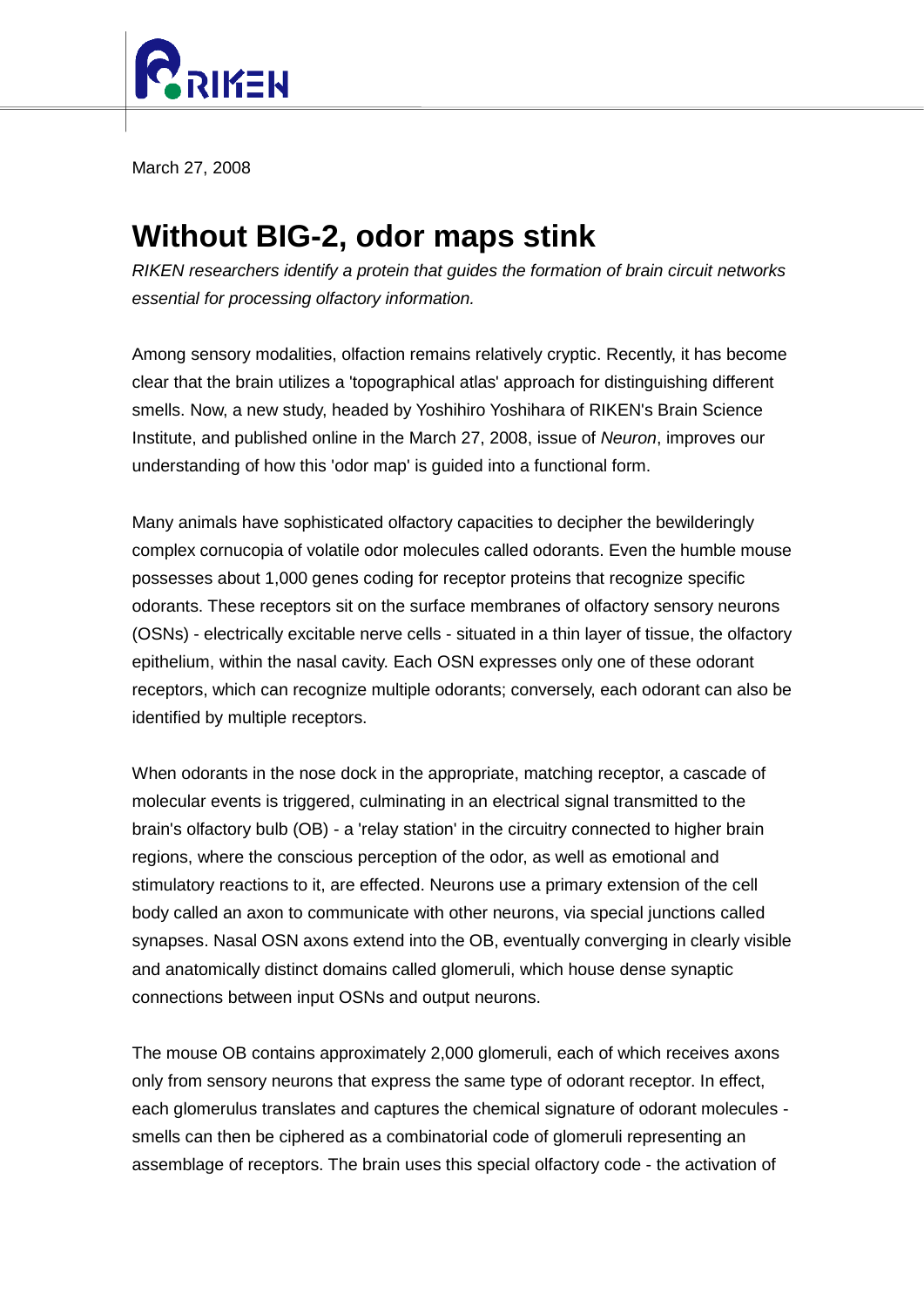

some specific array of glomeruli - to recognize a smell and the stage is set for a veritable actualization of a topographical map of smells.

Axons utilize abstruse guidance systems - the intricacies of which are still being unraveled - to accurately reach out to their correct target contact locations while traversing long, labyrinthine obstacle courses. Yoshihara's group was interested in expanding what little is known about the precise molecular mechanisms by which OSN axons target specific glomeruli. The scientists focused on BIG-2, a protein that Yoshihara had characterized years earlier as being important in the developing nervous system, mainly because a subpopulation of mouse OSNs was found to express BIG-2.

Detailed analyses involving elaborate fluorescent-based visualization assays revealed that BIG-2 expression levels within OSNs correlated strikingly with the presence of specific odorant receptors, and that BIG-2 has an intriguing mosaic expression pattern within glomeruli. These findings indicate a major role for BIG-2 in olfactory information processing. More convincing proof followed, using mice genetically engineered - by disrupting the *BIG-2* gene - to not produce BIG-2 protein; without BIG-2, the glomerular mapping process went awry, suggesting that BIG-2 is required for accurate axonal guidance and glomerular targeting. Other discoveries point to an unidentified protein binding partner, within the target glomeruli, for BIG-2, consistent with the latter's proposed role as an axon guidance molecule.

Because this topographic logic mapping appears to be widely conserved in nature, BIG-2 very likely plays similar roles in humans and mice. The BIG-2-deficient mice may also provide clues on several human disorders linked with the *BIG-2* gene. BIG-2 may well live up to its epithet and turn out to be a 'big' deal in more ways than 'one.'

## **Original work:**

Kaneko-Goto, T., Yoshihara, S., Miyazaki, H., Yoshihara, Y. BIG-2 Mediates Olfactory Axon Convergence to Target Glomeruli. *Neuron*, published online on Mar. 27, 2008